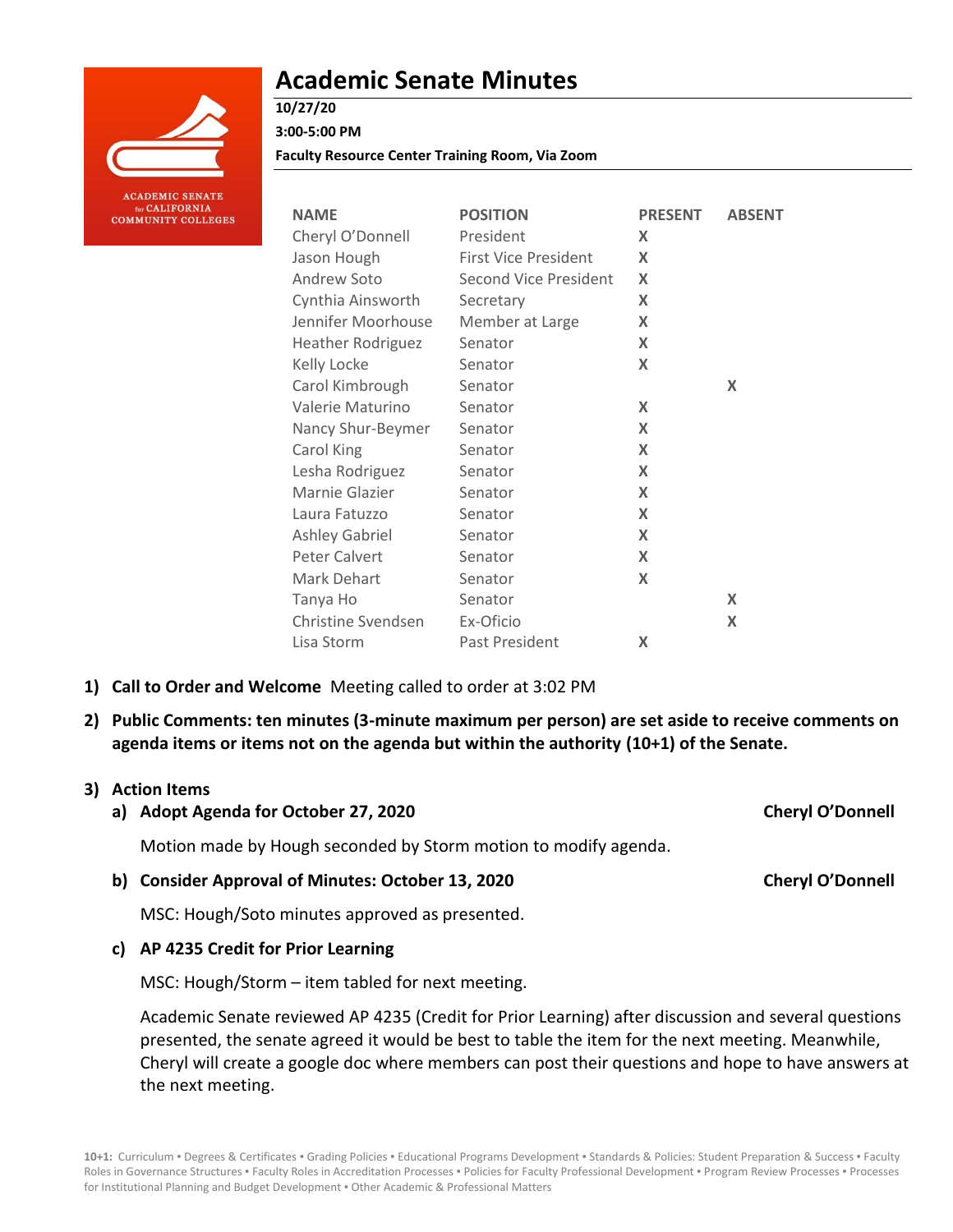#### **4) Information Items**

#### **a) Core Competence Value Rubrics Guy Hanna, Cheryl O'Donnell**

Guy Hanna, O&A Specialist and Cheryl O'Donnell, O&A Committee Chair presented Hartnell's Core Competency Assessment: An enhanced Approach (Adding VALUE!)

This presentation highlighted the work of the faculty members from the O&A committee on General Education assessment for the college.

The college has six defined core competencies and it is the charge of the committee to conduct assessment. This is a list of those core competencies':

- **Global Engagement -** Students will demonstrate global citizenship via knowledge of and interaction with civic participation, diverse cultures and people, and social justice advocacy.
- **Personal Growth -** Students will demonstrate ethical decision making, goal setting, and positive lifestyle choices.
- **Aesthetic Analysis and Application -** Students will analyze, conceptualize, evaluate, and/or synthesize creative and artistic expression as applied via contexts such as cultures and disciplines.
- **Communication -**Students will effectively communicate to varied audiences via spoken, written, visual and other forms of communication.
- **Information Competency -**Students will define information needs, utilizing appropriate technology and resources to access information efficiently and effectively, evaluate information critically, and use information ethically.
- **Inquiry and Reason -**Students will use analytical, creative, and critical thinking to evaluate ideas, predict outcomes and form conclusions and solutions.

This discussion went over the timeline, research, actions and recommendations for implementation from the Committee for the new Assessment Plan for 2020-2023 as it relates to core competency assessment.

After a multiple year project, the committee was adapted and customized the Association of American Colleges and Universities' VALUE Rubrics into six rubrics that will be used to help directly assess General Education student learning. This work involved multiple committees and faculty from a wide variety of disciplines in its development. These rubrics will be shared with all faculty at Student Success Day coming in the Spring semester.

## **b) College Redesign Activities Update Carla Johnson**

Carla Johnson gave an update on College Redesign. Academic Senate presented concern on being prescriptive and select one course or allow for options. Carla mentioned each discipline will discuss this with their co-leads and come up with what is best for that area map to best help students.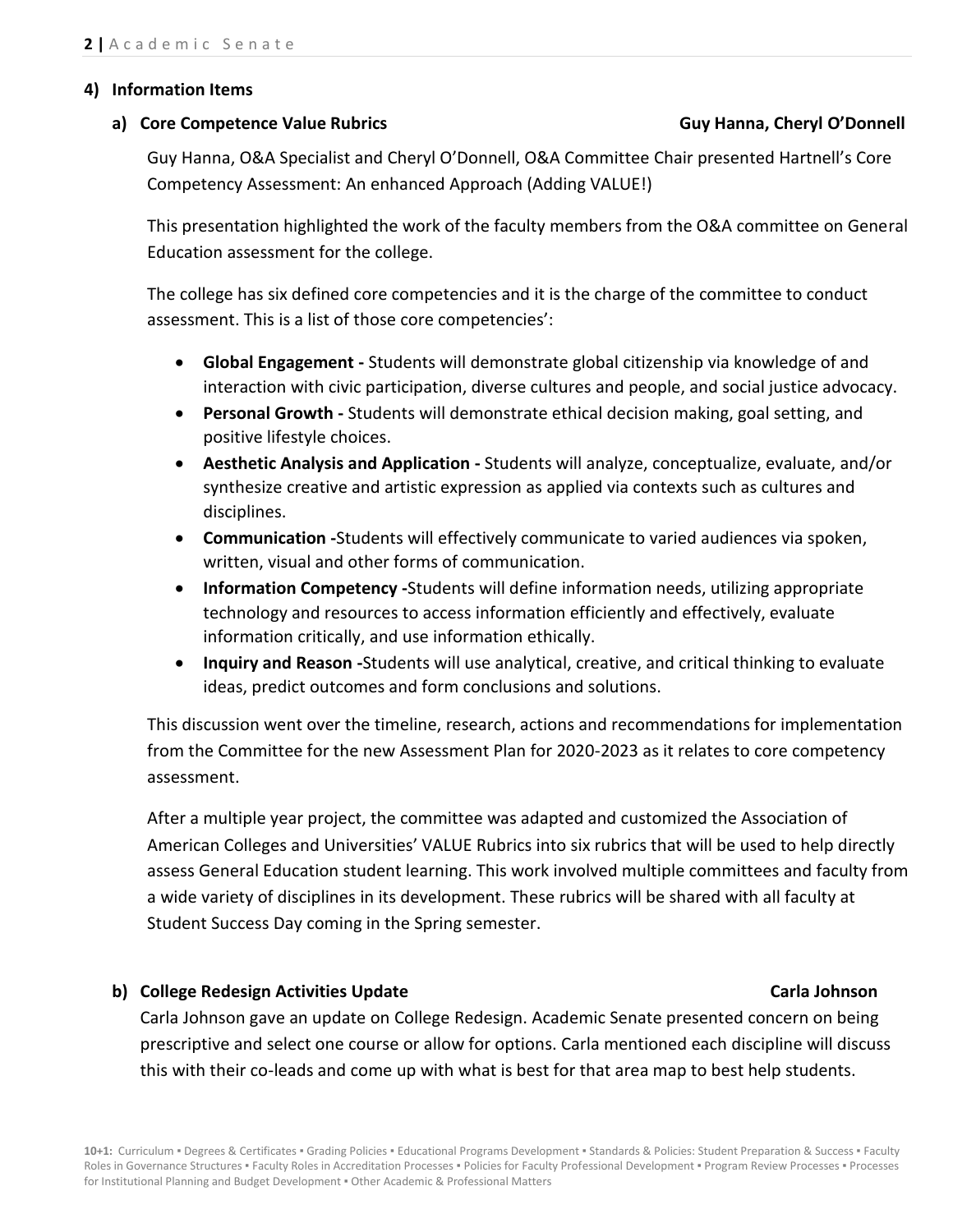A second concern that was addressed was whose responsibility for the data upload and updating on the mapping tool website. This concern has been expressed to the administration; however, no clear answer has been given.

A list of additional questions/concerns will be sent to Carla; she will work on another presentation to the senate.

### **c) Presentation on Data Metrics for 4021 Matt Trengove, Dave Beymer**

Matt covered the metrics for annual program review, which will be integrated into the 2020-21AY PPA. The primary purpose of this tool is to create a standardized set of metrics for academic programs.

- Indicator 1a & 1b: are not part of the PPA process
- Indicator 2a is the average FTES/FTEF Ratio of Major Required Courses over the last 3 academic years
- Indicator 2b is the average class size in the Major Required Courses for a given academic program over the last 3 academic years
- Indicator 3a is the year to year persistence in academic programs, without considering enrollment, students who complete a program are considered persisting
- Indicator 3b is the year to year persistence in academic programs, who were also enrolled in that period, students who complete a program are considered persisting
- Indicator 4a is the average number of certificates/associates produced over the past three academic years
- Indicator 4b is the median time to completion for graduates (associates degree) over the past three academic years
- Indicator 4c is the median units earned by graduates (associates degree) over the past three academic years

### **d) Advisory Group for Board Communication Steve Ettinger, Cheryl O'Donnell**

Steve shared with senate conversations with Trustee Aurelio Salazar about the issue of more positive communication. One suggestion is for an advisory committee that could meet with members of the board to bring concerns to the campus. The meetings would be open to the public with a goal to lessen some of the acrimony.

Cheryl, referred to a resolution on transparency with communication with the board, (passed fall 2018), as good rationale to start something like this. A suggestion was made for the Board to hold office hours. A question was brought up if the board was open to this idea and would it need to be codified into their bylaws. Steve was open to any other suggestions. He indicated that this is something we need to institutionalize regardless of who is in the seat.

Senate agreed that this is a good idea to discuss at steering and report to Steve any progress made.